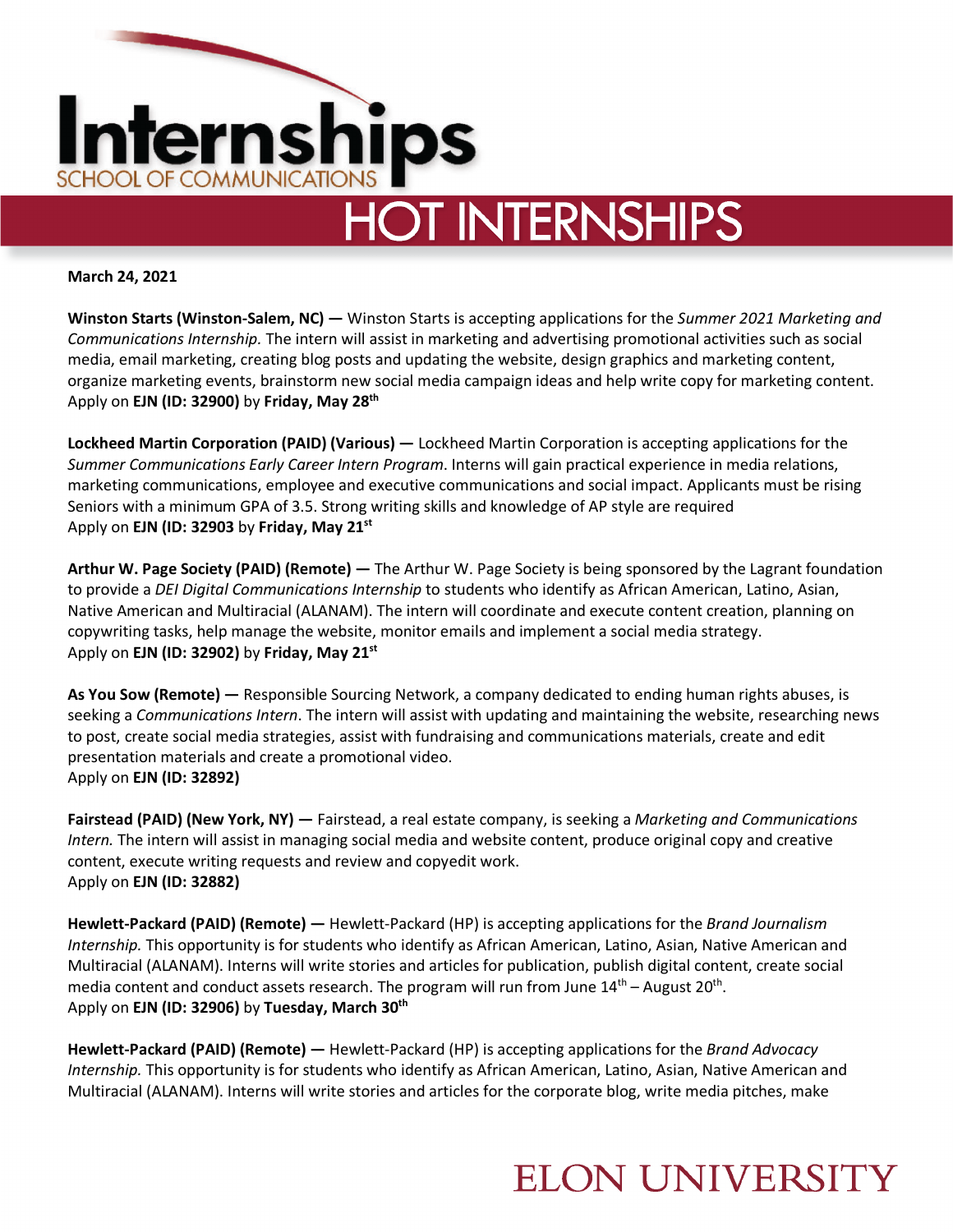



recommendations for a strategic plan and create social media content and conduct live tweeting. The program will run from June  $14<sup>th</sup>$  – August  $20<sup>th</sup>$ .

Apply on **EJN (ID: 32904)** by **Tuesday, March 30th**

**ChannelAdvisor Corporation (Morrisville, NC) —** ChannelAdvisor is seeking a *Social Media Intern*. The intern will expand the company's social media presence through curated content. The intern will learn social media listening processes, use analytics tools, identify opportunities for engagement and present a final presentation to the team about their internship.

Apply on **EJN (ID: 32913)** by **Friday, April 2nd**

**Six Flags New England (PAID) (Agawam, MA) —** Six Flags New England is accepting applications for the *Public Relations and Promotions Internship.* Interns will assist in the planning and execution of media visits, special events, social media management, capture photos and videos for social media content and b-roll, update and maintain media databases and distribute promotional materials.

Apply on **EJN (ID: 32945)** by **Friday, April 2nd**

**INSPR Media (PAID) (Washington, D.C) —** INSPR Media is accepting applications for the *Marketing and Communications Internship.* Interns will help draft, distribute and pitch new releases, media alerts and stories, update and maintain social media accounts, develop media lists, distribute materials for clients, coordinate meetings and update the media website.

Apply on **EJN (ID: 33091)** by **Friday, May 14th**

**Alliance for American Manufacturing (PAID) (Washington, D.C) —** The Alliance for American Manufacturing is seeking a *Summer Intern* to assist in communications and administrative operations. Interns will research and write blog posts, monitor social media, drive conversation on social networking platforms, update and maintain the database, pitch stories to news outlets, conduct research for publications, assist in organizing virtual events and monitor and response to emails.

Apply on **EJN (ID: 33083)** by **Saturday, April 10th**

**Dow Jones (PAID) (Remote) —** The Dow Jones MarketWatch is accepting applications for the Summer 2021 MarketWatch Newsroom Internship. Interns will write daily stories and features on tech, markets, company news, personal finance and other topics. This is a great opportunity to get experience reporting in a fast-paced newsroom. Dow Jones is specially looking for students interested in tech, personal finance, social media, data journalism and visualization.

Apply on **EJN (ID: 33064)** by **Monday, April 5th**

**Alamance Arts (PAID) (Graham, NC) —** Alamance Arts is accepting applications for the 8 week *Elon Interns Advance Alamance Program in Communications, Event Planning and Art.* Interns will plan events, work on design and video projects and make communications from printed materials to social media. Apply on **EJN (ID: 4627)** by **Wednesday, March 31st**

**RLF Communications (PAID) (Greensboro, NC) —** RLC Communications is accepting applications for a *Summer Public Relations Intern.* The intern will build media lists, write press releases, pitch media, write copy for PR and advertising campaigns and work directly with clients. Please include two writing samples including one press release with your application.

Apply on **EJN (ID: 33190)** by **Friday, April 9th**

## **ELON UNIVERSITY**